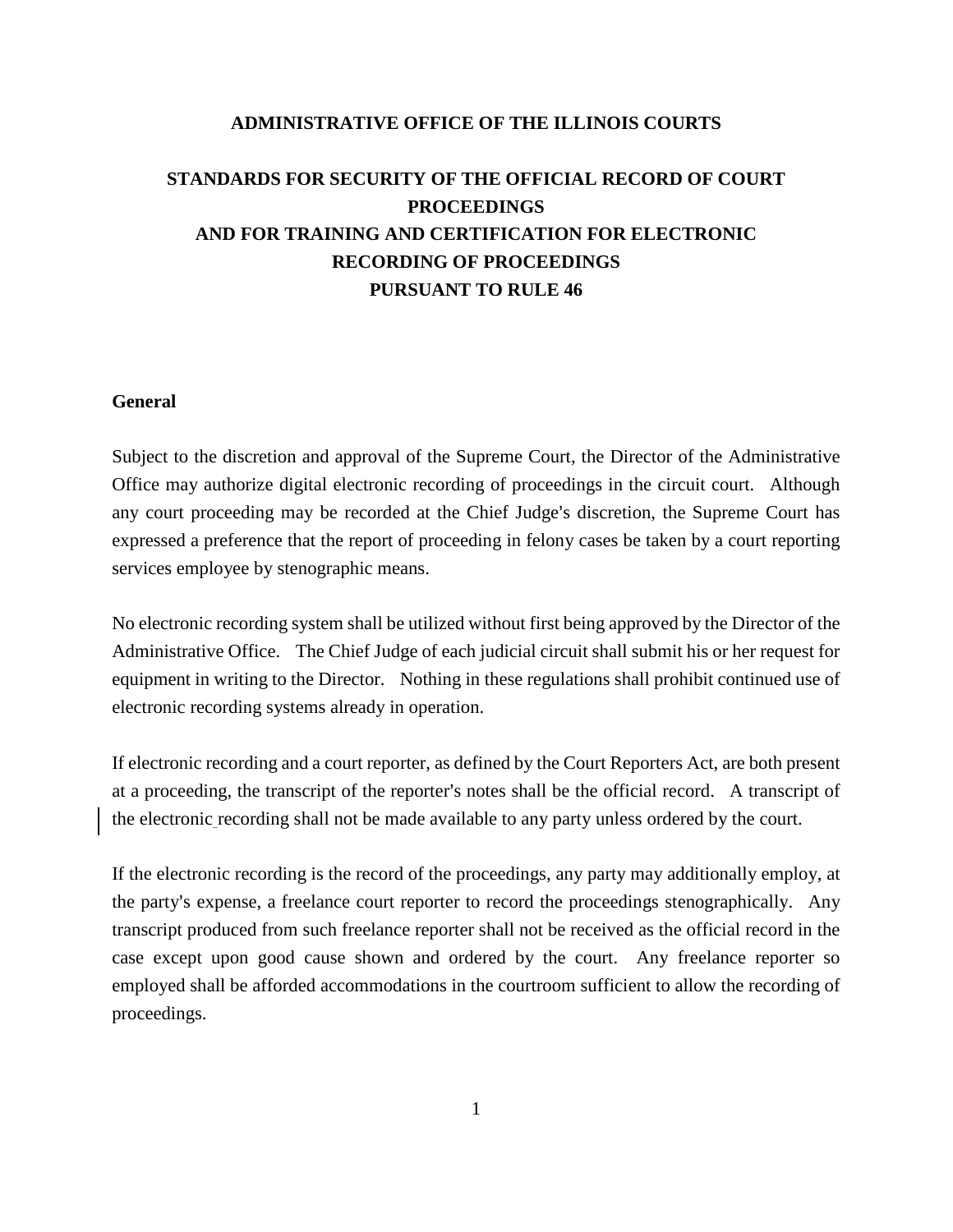# **Confidentiality of Proceedings**

Certain proceedings which court reporting personnel may be called upon to record must be held in strictest confidence. These include, but are not limited to, proceedings in the following matters:

- a. *Adoption cases*
- b. *Juvenile hearings*
- c. *Grand Jury proceedings*
- d. *Search warrants*

Court reporting personnel may be present in court or monitoring the testimony of an officer or other witness when application is made for a search warrant. All such proceedings, even the fact that an application for a search warrant has been made, must be held in strictest secrecy. Any transcript, affidavit or form prepared by any court reporting personnel in connection with such proceedings should be delivered only to the judge.

- e. *Mental Health proceedings*
- f. *In-camera proceedings*

Transcripts of confidential proceedings, should be sealed in an envelope before being filed with the clerk of the court or the Office of the Administrator of Court Reporters, who will file it with the clerk of the court. The envelope will identify on its face the case number, case caption, date of proceeding, and the judge.

# **Retention of Notes and Electronic Recordings**

Stenographic notes or electronic media containing court proceedings stenographically recorded by court reporting personnel and electronic recordings of court proceedings preserve the record for the purpose of appeal. Such notes, electronic media and any transcripts thereof are products of the State's power to compel testimony in an effort to ascertain the truth in matters before the trial court and to facilitate the right of adequate appellate review. Accordingly, no litigant, counsel, witness or court reporting personnel shall retain any proprietary interest in such notes, electronic media or transcripts of court proceedings.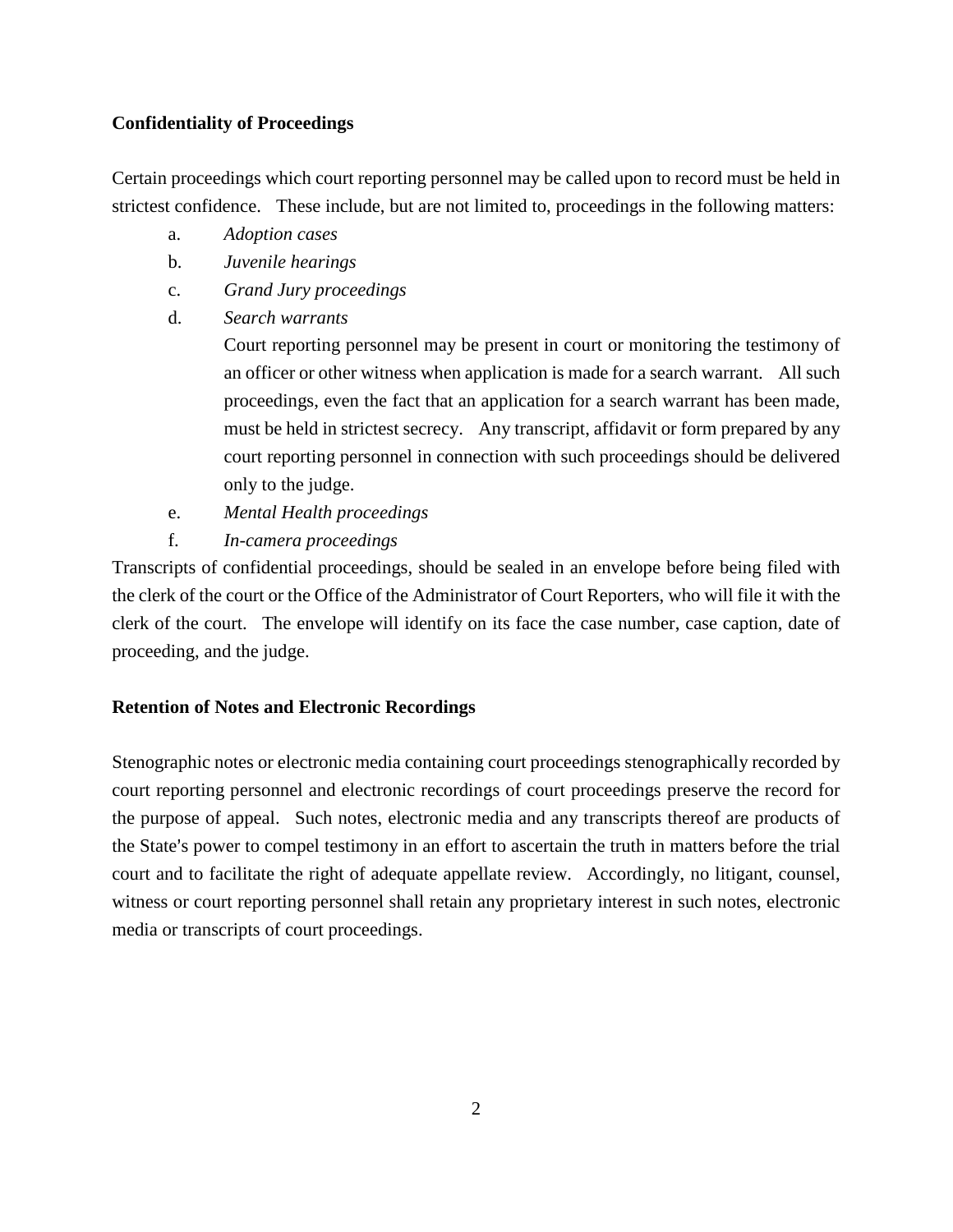All retention periods are subject to court order in particular cases to extend the time for which notes and/or electronic media must be retained. Nothing in these retention requirements shall prohibit a longer period of retention than specified. The retention period for notes, electronic recordings and transcripts shall be as follows:

- a. *Civil proceedings*  Five (5) years after the final appealable order has been entered as to all parties; except in proceedings where the court retains ongoing jurisdiction over the parties and/or subject matter.
- b. *Juvenile proceedings*  Five (5) years after an adjudication proceeding: by court order dismissing any petitions and discharging the minor; or, after a dispositional proceeding: by court order or by the minor's attainment of age 19 or age 21 if ordered by the court.
- c. *Small Claims*  Five (5) years after the last order disposing of all parties and all issues.
- d. *Criminal proceedings*

*Felony cases* - When all defendants and charges are disposed of by discharge, dismissal, or not guilty finding, when the time for taking an appeal has passed; or, if sentence is imposed, after conviction or order of supervision, when the time period imposed by sentence, including any mandatory supervised release period has passed. Where a transcript of the entire case has been filed with the clerk, the notes may be destroyed 10 years after the filing of the transcript. If only a partial transcript was filed, the notes of those portions of the case which were transcribed may be destroyed 10 years after filing the transcript;

*Misdemeanor and Driving Under the Influence cases* - When all defendants and charges are disposed of by discharge, dismissal, or not guilty finding, when the time for taking an appeal has passed; or, if sentence is imposed after conviction or order of supervision, when the sentence has been served;

e. *Traffic, Ordinance, and Conservation cases* - Five (5) years after the cases have been disposed and all non-financial terms of the sentence have been satisfied.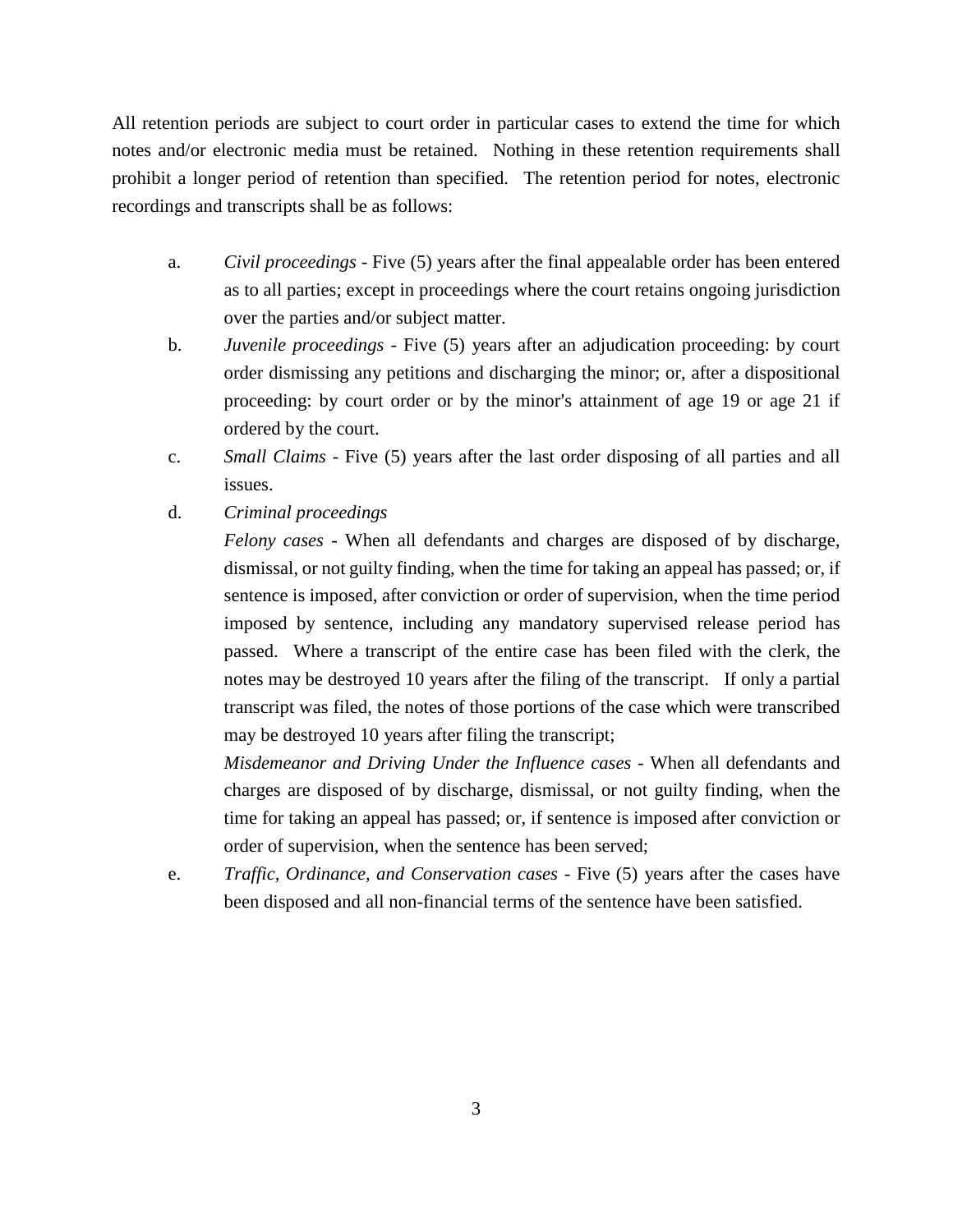#### **Storage of Notes and Electronic Media**

Electronic recordings of proceedings shall remain under the control of the court having custody of them. Electronically recorded proceedings shall be disseminated by transcript only.

Each circuit or county which operates an electronic recording system must adopt a local rule or administrative order which shall include affirmation that the report of proceedings are disseminated by transcript only and shall indicate the procedure for requesting transcripts from electronic recordings.

Notes and/or electronic media containing original records of court proceedings are property of the court and shall be stored in suitable facilities. Court reporting personnel are responsible for the safekeeping of notes and/or electronic media he or she produces and should see that they are stored in designated court facilities.

Court reporting personnel are responsible for properly marking notes and/or electronic media to identify cases and dates contained within for future retrieval. Markings should include the date, case identifier, and a file name, if applicable. Court reporting personnel may temporarily retain notes and/or electronic media elsewhere than at the courthouse for the purpose of preparing transcripts.

Per diem reporters should, at the end of the day, deposit notes and/or electronic media with the supervisor of reporters or a designated custodian for safekeeping. They may be obtained from the supervisor when an order for a transcript is received.

Upon termination of employment, any stenographic notes, official court controlled electronic recorded media of court proceedings, and electronic copies of transcripts on computer media shall be returned to the circuit court after the court reporting personnel have completed and filed any outstanding orders for transcripts. Any computer media shall be clearly marked with case names and dates. Additionally, a reporter who utilized computer-aided transcription shall provide the court with a copy of his or her dictionary.

In the event it becomes necessary to transcribe proceedings which were taken by a court reporter who is no longer employed by the court, nothing in these regulations shall be construed as prohibiting the Chief Judge from requiring the former employee who covered the proceedings to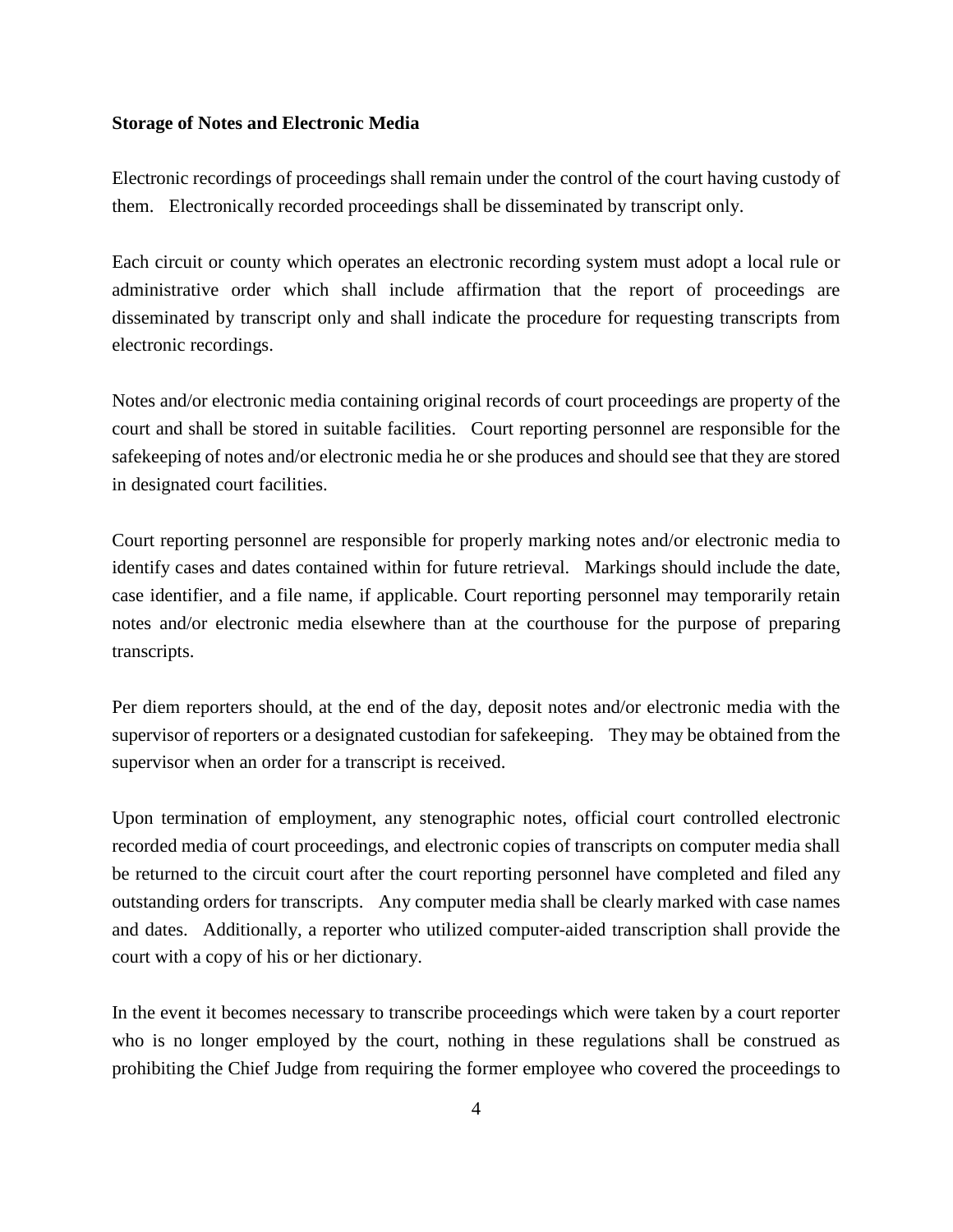prepare the transcript. A former employee who transcribes notes of proceedings taken while he or she was employed shall be compensated in accordance with the Uniform Schedule of Charges for Transcripts pursuant to 705 ILCS 70/5.

## **Training and Certification of Personnel**

All personnel designated to operate the electronic recording systems installed or approved by the Administrative Office of the Illinois Courts (AOIC) shall be trained and certified as deemed necessary by the AOIC.

# *Training*

Training shall be provided or coordinated by the AOIC staff. The AOIC may be supported in this effort by appropriate circuit court personnel and electronic recording vendors. The purpose of such training shall be to instruct personnel designated to operate electronic recording systems and/or prepare transcripts from such systems and to prepare such personnel for certification as described in these standards.

The content on this training shall minimally include:

(1) court reporting personnel certification exam study guide comprised of sections onjudicial overview, law and procedures including Supreme Court rules, transcripts, terminology, proof reading and grammar.

(2) orientation, instruction and practical experience under appropriate supervision on the operation of electronic recordation equipment and the preparation of transcripts.

## *Certification of Personnel*

All designated personnel trained on the operation of the electronic recording system shall be certified to operate the system within six (6) months of employment for new employees or within six (6) months of the completion of installation of a new electronic recording system. Certification shall be confirmed by successful completion of an examination administered by the AOIC. Certification requirements shall consist of the following components as applicable to each employee's job responsibilities.

(1) Successful completion of a written exam based on information contained in the study